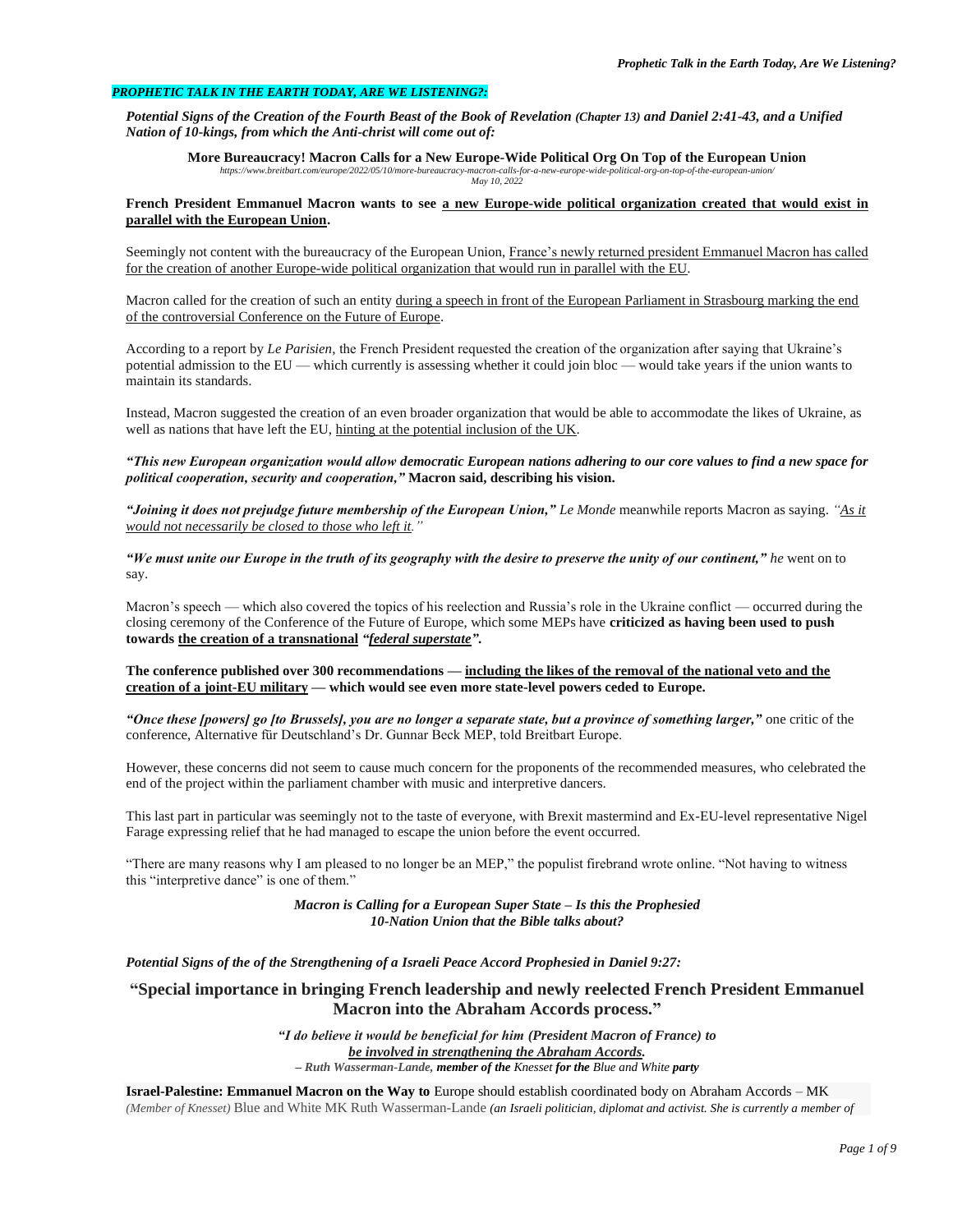*the Knesset for the Blue and White party)* called on the European Union to set up an inter-governmental body to implement accords *(Abrahamic Accords)* policies and get Europe to join.

#### *By RINA BASSIST*

*Published: MAY 3, 2022 12:55*

# *Updated: MAY 7, 2022 20:13*

*https://www.jpost.com/israel-news/article-705759*

Israel's Prime Minister Benjamin Netanyahu stands with US President Donald Trump after signing the Abraham Accords, normalizing relations between Israel and some of its Middle East neighbors, in a strategic realignment of Middle Eastern countries against Iran, on the South Lawn of the White House

PARIS – Realizing their potential for deep regional changes, **the European Union is increasingly interested in the Abraham Accords**, Blue and White Knesset member Ruth Wasserman Lande said Monday in Paris. As such, she **called upon the EU to establish an inter-governmental body dedicated to promoting the accords and policies related to their implementation**. Wasserman Lande made her statement after participating in a conference in the French capital addressing the normalization agreements signed between Israel, the United Arab Emirates, Bahrain and Morocco. She was invited to participate as co-chair (together with Ofir Akunis of Likud) of the Knesset's Abraham Accords Caucus.

Organized by Netanya Academic College francophone campus president Claude Grundman-Brightman in partnership with the European Leadership Network (ELNET), and hosted by the French Senate, Wasserman Lande was asked to speak at the conference twice. **The MK stressed that the only way to defeat terrorism, war and instability in the region is to strengthen the Abraham Accords and enlarge the circle of countries participating in or supporting them.**

"Europe should create a steering committee that shall oversee and assemble all activity and strategic thought on the issue of the **Abraham Accords**," she said. *"Europe must also create a pro-Abraham Accords caucus at the European Parliament, to liaise with its counterparts in the Knesset and the US Congress and Senate, as well as with our regional partners in the Emirates, Morocco and Bahrain."*

Speaking with *The Jerusalem Post*, Wasserman Lande said that *"The European Union is increasingly interested in the Abraham Accords. We see it also in Israel. The European Union's mission in Israel has reached out to us – to Ofir Akunis and myself – to be included in the different meetings we are holding. They want to be part of this process, to be involved. In fact, little by little, they are becoming an anchor for our activities, alongside the American Embassy."*

**Wasserman Lande pointed out that France could become a leading force within Europe on the issue of the accords.**

"The meeting yesterday in Paris was organized in partnership with the French senate," she said. "This was no coincidence. **The Europeans are starting to recognize the importance and the potential of the Abraham Accords** *- first of all for the stability of the Middle East*, but also on other levels.

"One such level is the economic one. Another is food security, because of the war in Ukraine, of course. Then we have the issues of water and energy. These as well have become very relevant and important because of the war in Ukraine," she said.

*"It is important that the European Parliament sets up a body that would really get into the thick of things, a body that would comprehensively address all the aspects of the Abraham Accords and how Europe can fit in,"* Wasserman Lande explained. "To start with, the European Union would do well to set up a lobbying group, a caucus like we did, as the American Congress and Senate did. The British Parliament also has an Abraham Accords group, with an active delegation."

Beyond establishing a parliamentary lobbying group, she said that Europe needs something bigger.

*"We are talking about so many countries, so I think that they should set up a special body that will coordinate policies, advance projects, help initiatives. The Abraham Accords have far-reaching strategic implications.* Such a European body could help to create Middle East cooperation that would preserve regional stability, and this is critical not just for Israel, but globally."

The Israeli Embassy in Paris, under the guidance of Ambassador Yael German, has been working in recent months to engage France over the accords and the strategic changes they are generating for the Middle East and beyond. As a result of these efforts, France currently realizes the global implications of the process that the Middle East is now going through. Diplomatic sources said the embassy considers this shift in perception from Paris as especially important, on both the European level and in the international arena.

Addressing the same conference in the Senate, German told its participants about the Mimouna celebration organized after Passover at her residence just last weekend, where the national anthems of both Israel and Morocco were played, and with both Jewish and Muslim guests dining and celebrating together. For her, it was a beautiful expression of the Abraham Accords spirit. Similarly, **Wasserman Lande sees special importance in bringing French leadership and newly reelected French President Emmanuel Macron into the Abraham Accords process.**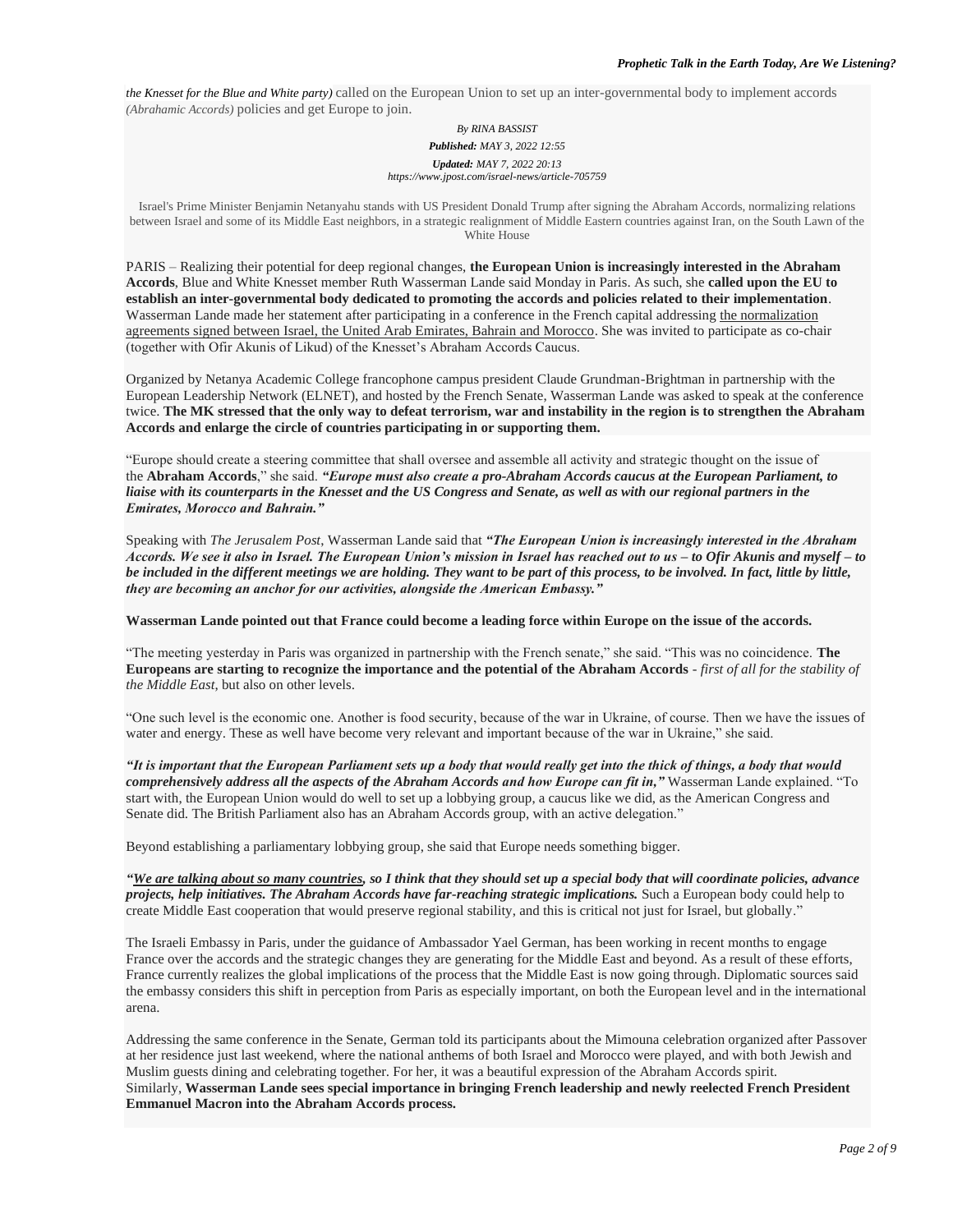*"President Macron has a strong and friendly relationship with Foreign Minister Yair Lapid and with others in Israel's leadership," she said. "I do believe it would be beneficial for him to be involved in strengthening the Abraham Accords. After all, it's an interest we all share. It is actually one of the rare issues that Israel's coalition and opposition see eye-to-eye on."*

# **Scriptural Context**

#### **Daniel 7:7-27**

**<sup>7</sup>** After this I saw in the night visions, and behold, a fourth beast, terrifying and dreadful and exceedingly strong. It had great iron teeth; it devoured and broke in pieces and stamped what was left with its feet. It was different from all the beasts that were before it, and it had ten horns. **<sup>8</sup>** I considered the horns, and behold, there came up among them another horn, a little one, before which three of the first horns were plucked up by the roots. And behold, in this horn were eyes like the eyes of a man, and a mouth speaking great things . . .

...<sup>19</sup> "Then I desired to know the truth about the fourth beast, which was different from all the rest, exceedingly terrifying, with its teeth of iron and claws of bronze, and which devoured and broke in pieces and stamped what was left with its feet, **<sup>20</sup>** and about the ten horns that were on its head, and the other horn that came up and before which three of them fell, the horn that had eyes and a mouth that spoke great things, and that seemed greater than its companions. **<sup>21</sup>** As I looked, this horn made war with the saints and prevailed over them, **<sup>22</sup>** until the Ancient of Days came, and judgment was given for the saints of the Most High, and the time came when the saints possessed the kingdom.

**<sup>23</sup>** "Thus he said: 'As for the **fourth beast**,

there shall be a **fourth kingdom on earth**,

which shall be different from all the kingdoms,

and it shall devour the whole earth,

and trample it down, and break it to pieces.

**<sup>24</sup>** As for the **ten horns**,

out of this kingdom **ten kings** shall arise, and another shall arise after them;

he shall be different from the former ones, and shall put down three kings.

<sup>25</sup> He shall speak words against the Most High, and shall wear out the saints of the Most High, and shall think to change the times and the law;

and they shall be given into his hand

for a time, times, and half a time.

**<sup>26</sup>** But the court shall sit in judgment, and his dominion shall be taken away, to be consumed and destroyed to the end.

**<sup>27</sup>** And the kingdom and the dominion and the greatness of the kingdoms under the whole heaven shall be given to the people of the saints of the Most High;

his kingdom shall be an everlasting kingdom,

and all dominions shall serve and obey him.'

#### **Daniel 2:25-45**

**<sup>25</sup>** Then Arioch brought in Daniel before the king in haste and said thus to him: "I have found among the exiles from Judah a man who will make known to the king the interpretation." **<sup>26</sup>** The king declared to Daniel, whose name was Belteshazzar, "Are you able to make known to me the dream that I have seen and its interpretation?" **<sup>27</sup>** Daniel answered the king and said, "No wise men, enchanters, magicians, or astrologers can show to the king the mystery that the king has asked, **<sup>28</sup>** but there is a God in heaven who reveals mysteries, and he has made known to King Nebuchadnezzar what will be in the latter days. Your dream and the visions of your head as you lay in bed are these: **<sup>29</sup>** To you, O king, as you lay in bed came thoughts of what would be after this, and he who reveals mysteries made known to you what is to be. **<sup>30</sup>** But as for me, this mystery has been revealed to me, not because of any wisdom that I have more than all the living, but in order that the interpretation may be made known to the king, and that you may know the thoughts of your mind.

#### *Daniel Interprets the Dream*

**<sup>31</sup>** "You saw, O king, and behold, a great image. This image, mighty and of exceeding brightness, stood before you, and its appearance was frightening. **<sup>32</sup>** The head of this image was of fine gold, its chest and arms of silver, its middle and thighs of bronze, **<sup>33</sup>** its legs of iron, its feet partly of iron and partly of clay. **<sup>34</sup>** As you looked, a stone was cut out by no human hand, and it struck the image on its feet of iron and clay, and broke them in pieces. **<sup>35</sup>** Then the iron, the clay, the bronze, the silver, and the gold, all together were broken in pieces, and became like the chaff of the summer threshing floors; and the wind carried them away, so that not a trace of them could be found. But the stone that struck the image became a great mountain and filled the whole earth.

**<sup>36</sup>** "This was the dream. Now we will tell the king its interpretation. **<sup>37</sup>** You, O king, the king of kings, to whom the God of heaven has given the kingdom, the power, and the might, and the glory, **<sup>38</sup>** and into whose hand he has given, wherever they dwell, the children of man, the beasts of the field, and the birds of the heavens, making you rule over them all—you are the head of gold. **<sup>39</sup>** Another kingdom inferior to you shall arise after you, and yet a third kingdom of bronze, which shall rule over all the earth. <sup>40</sup> And there shall be a fourth kingdom, strong as iron, because iron breaks to pieces and shatters all things. And like iron that crushes, it shall break and crush all these. **<sup>41</sup>** And as you saw **the feet and toes, partly of potter's clay and partly of iron**, it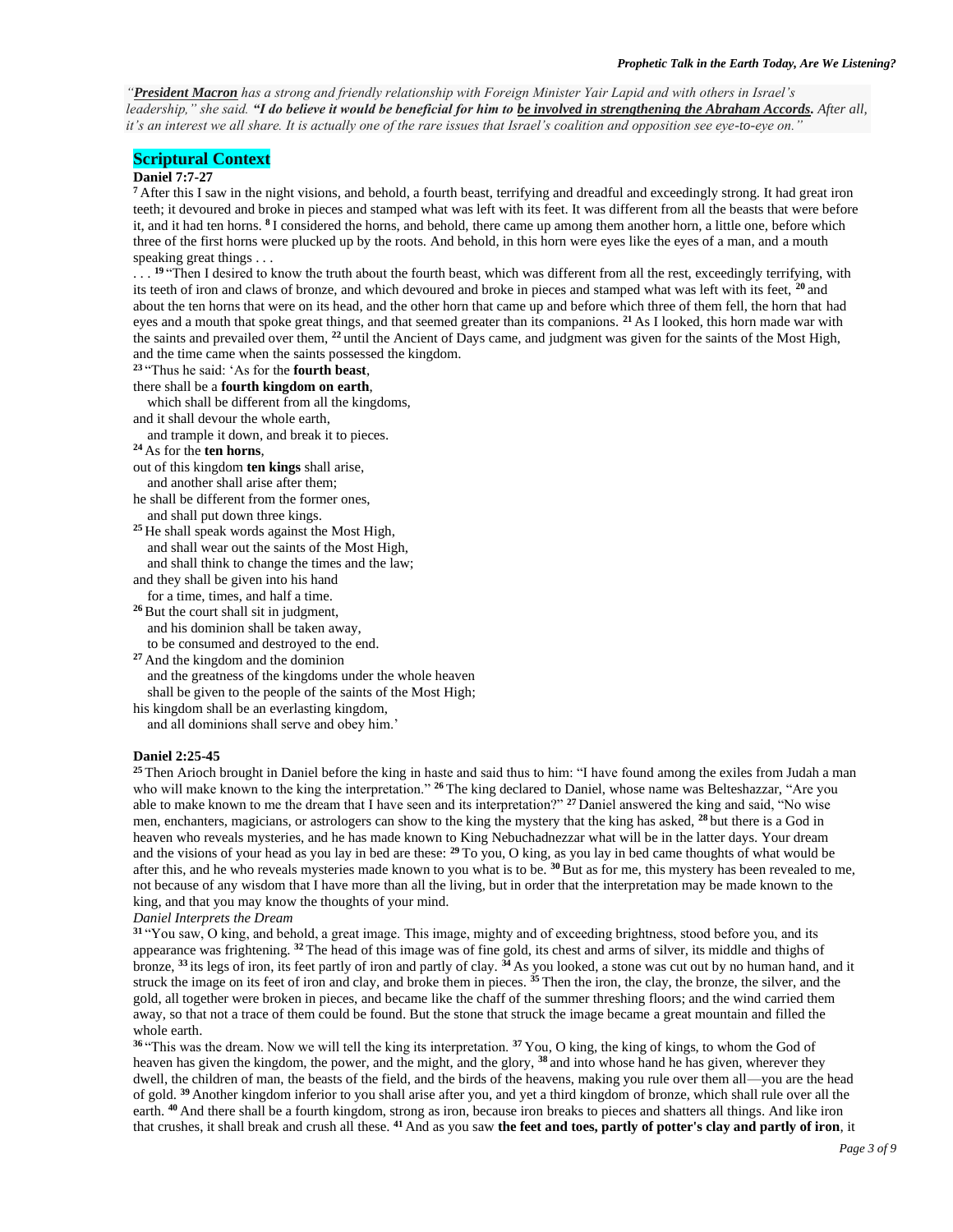shall be a divided kingdom, but some of the firmness of iron shall be in it, just as you saw iron mixed with the soft clay. **<sup>42</sup>** And as the toes of the feet were partly iron and partly clay, so the kingdom shall be partly strong and partly brittle. **<sup>43</sup>** As you saw the iron mixed with soft clay, so **they will mix with one another in marriage**, but they will not hold together, just as iron does not mix with clay. **<sup>44</sup>** And in the days of those kings the God of heaven will set up a kingdom that shall never be destroyed, nor shall the kingdom be left to another people. It shall break in pieces all these kingdoms and bring them to an end, and it shall stand forever, **<sup>45</sup>** just as you saw that a stone was cut from a mountain by no human hand, and that it broke in pieces the iron, the bronze, the clay, the silver, and the gold. A great God has made known to the king what shall be after this. The dream is certain, and its interpretation sure."

# **Revelation 13:1-9**

# *The First Beast*

**<sup>1</sup>** And I saw a beast rising out of the sea, with **ten horns** and seven heads, with ten diadems on its horns and blasphemous names on its heads. **<sup>2</sup>** And the beast that I saw was like a leopard; its feet were like a bear's, and its mouth was like a lion's mouth. And to it the dragon gave his power and his throne and great authority. **<sup>3</sup>** One of its heads seemed to have a mortal wound, but its mortal wound was healed, and the whole earth marveled as they followed the beast. **<sup>4</sup>** And they worshiped the dragon, for he had given his authority to the beast, and they worshiped the beast, saying, "Who is like the beast, and who can fight against it?" **<sup>5</sup>** And the beast was given a mouth uttering haughty and blasphemous words, and it was allowed to exercise authority for fortytwo months. <sup>6</sup>It opened its mouth to utter blasphemies against God, blaspheming his name and his dwelling, that is, those who dwell in heaven. **<sup>7</sup>** Also it was allowed to make war on the saints and to conquer them. And authority was given it over every tribe and people and language and nation, <sup>8</sup> and all who dwell on earth will worship it, everyone whose name has not been written before the foundation of the world in the book of life of the Lamb who was slain. **<sup>9</sup>** If anyone has an ear, let him hear:

**<sup>10</sup>** If anyone is to be taken captive,

to captivity he goes;

if anyone is to be slain with the sword,

with the sword must he be slain.

Here is a call for the endurance and faith of the saints.

*The Second Beast*

**<sup>11</sup>** Then I saw another beast rising out of the earth. It had two horns like a lamb and it spoke like a dragon. **<sup>12</sup> It exercises all the authority of the first beast in its presence, and makes the earth and its inhabitants worship the first beast**, whose mortal wound was healed. **<sup>13</sup>** It performs great signs, even making fire come down from heaven to earth in front of people, **<sup>14</sup>** and by the signs that it is allowed to work in the presence of the beast it deceives those who dwell on earth, telling them to make an image for the beast that was wounded by the sword and yet lived. **<sup>15</sup>** And it was allowed to give breath to the image of the beast, so that the image of the beast might even speak and might cause those who would not worship the image of the beast to be slain. **<sup>16</sup>** Also it causes all, both small and great, both rich and poor, both free and slave, to be marked on the right hand or the forehead, **<sup>17</sup>** so that no one can buy or sell unless he has the mark, that is, the name of the beast or the number of its name. **<sup>18</sup>** This calls for wisdom: let the one who has understanding calculate the number of the beast, for it is the number of a man, and his number is 666.

### **Daniel 2:41-43**

**<sup>41</sup>** And as you saw **the feet and toes, partly of potter's clay and partly of iron**, it shall be a divided kingdom, but some of the firmness of iron shall be in it, just as you saw iron mixed with the soft clay. **<sup>42</sup>** And as the toes of the feet were partly iron and partly clay, so the kingdom shall be partly strong and partly brittle. **<sup>43</sup>** As you saw the iron mixed with soft clay, so . . .

### **. . . they will mix with one another in marriage**

The *Holy Roman Empire* was actually born in 800 A.D., when Pope Leo III placed the crown on the head of Charlemagne, announcing that he was now the emperor of the *Holy Roman Empire*. So, when the Bible depicts the Feet or Iron Mingled with Clay (Daniel 2:41-43), the Iron was the Roman element, but the Clay was the Religious element.

*Following are Commentary Notes from "THE REBORN HOLY ROMAN EMPIRE" teaching of the late Irvin Baxter of Endtime Ministries:* 

- AFTER WORLD WAR II, THE EMPIRES OF EUROPE LAY IN ASHES BECAUSE OF THE PLUNDER OF NAZI GERMANY AND WORLD WAR II.
- GREAT BRITAIN, GERMANY, FRANCE, ITALY, ALL OF THE BIG POWERS OF EUROPE WAS REDUCED TO RUBBLE.

THESE WERE THE OLD, TRADITIONAL POWERS THAT RAN THE WORLD, HOWEVER.

THEY DIDN'T WANT TO BE LEFT OUTSIDE OF THE POWER EQUATION OF THE WORLD TO COME.

- THERE WERE TWO EMERGING NUCLEAR SUPER POWERS, THE SOVIET UNION AND THE UNITED STATES OF AMERICA.
- WINSTON CHURCHILL FORESAW THAT THERE HAD TO BE A RADICAL REALIGNMENT OR ELSE EUROPE WOULD BECOME IRRELEVANT.

HE ACTUALLY PROPOSED IN A SPEECH SHORTLY AFTER WORLD WAR II WAS OVER, THAT THERE WOULD BE ESTABLISHED A UNITED STATES OF EUROPE.

HE SAID IN THIS DAY OF THE NUCLEAR SUPERPOWER, IT TAKES 200 MILLION POPULATION IN ORDER TO HAVE THE POPULATION BASE AND THE ECONOMIC RESOURCES TO PLAY BALL IN THE DAY OF THE NUCLEAR SUPER POWER.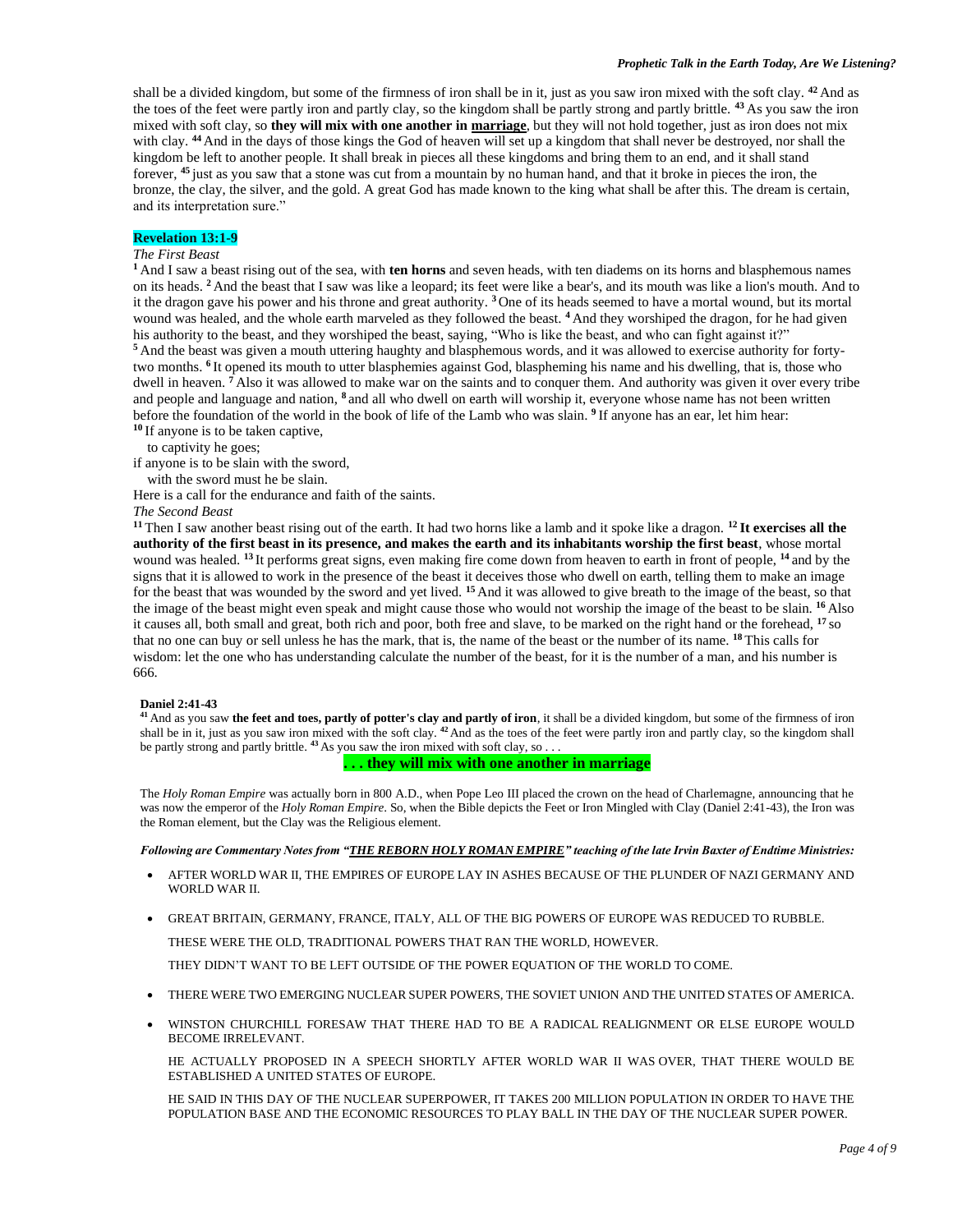HE SAID, "WE EITHER FORGET OUR DIFFERENCES AND UNIFY AS ONE IN EUROPE, CREATING A UNITED STATES OF EUROPE."

HE ACTUALLY USED THAT TERM, "OR ELSE ALL OF THE POWER WILL MOVE TO THE SOVIET UNION AND THE UNITED STATES OF AMERICA."

• WELL, THE OLD, PROUD STATES OF EUROPE WERE USED TO PLAYING A CENTRAL ROLE IN WORLD AFFAIRS AND THEY DID NOT WANT TO BE SHUNTED TO THE SIDE OF HISTORY.

CONSEQUENTLY THEY MADE A DECISION.

IN 1957 THERE WAS A TREATY SIGNED CALLED THE TREATY OF ROME.

THEY CREATED, WITH THE SIGNING OF THE TREATY OF ROME, WHAT'S CALLED THE COMMON MARKET.

THE FIRST GOAL WAS ECONOMIC UNION, BUT THAT WAS NOT THE ULTIMATE GOAL.

THE LEADERS KNEW THAT ECONOMIC UNION HAD TO COME FIRST, BUT POLITICAL UNION WAS SURE TO FOLLOW.

BECAUSE ONCE YOU JOIN ENTITIES TOGETHER ECONOMICALLY, THEY HAVE TO PASS LAWS TO CONTROL AND REGULATE THEIR INTERACTION.

AND ULTIMATELY, YOU WOULD BUILD A BODY OF LAWS THAT WOULD BECOME A POLITICAL UNION AS WELL AS AN ECONOMIC UNION.

• OH, BY THE WAY, OTHER NATIONS ARE STILL LINING UP TO JOIN BECAUSE THE EUROPEAN UNION IS BECOMING MORE AND MORE POWERFUL.

NOT ONLY AS AN ECONOMIC ENTITY, BUT AS A POLITICAL UNION IN THE WORLD.

AND MANY PEOPLE ARE STILL MAKING APPLICATION TO BECOME A PART OF THE EUROPEAN UNION.

BUT WHEN THEY WANT TO PRESENT THEIR APPLICATION, THERE IS A SPECIAL BUILDING IN BRUSSELS, WHICH IS THE CAPITOL OF THE EUROPEAN UNION.

IN BRUSSELS, BELGIUM THERE'S A SPECIAL BUILDING WHERE THEY MUST APPLY, AND ALSO WHERE THEY MUST GO TO CONDUCT THE INTRICATE NEGOTIATIONS REQUIRED FOR THEM TO BECOME MEMBERS OF THE EUROPEAN UNION.

IS THERE A CHANCE THAT YOU MIGHT BE ABLE TO GUESS WHAT THEY CALL THE BUILDING WHERE THEY HAVE TO GO TO APPLY FOR MEMBERSHIP IN THE EUROPEAN UNION?

WELL, IF YOU GUESSED CHARLEMAGNE BUILDING, THEN YOU'RE RIGHT.

SO, THE QUESTION IS, DO THESE PEOPLE KNOW WHAT THEY'RE DOING?

CHARLEMAGNE ON THEIR FIRST MONEY, CHARLEMAGNE PRIZE, CHARLEMAGNE PAGE IN THE ECONOMIST MAGAZINE, CHARLEMAGNE BUILDING WHERE YOU GO.

I THINK THEY KNOW WHAT THEY'RE DOING.

I THINK THEY KNOW THAT THEY ARE PRESIDING OVER THE REBIRTH OF THE HOLY ROMAN EMPIRE.

*Potential Signs of the Prophesied Re-Birth of a Holy Roman Empire of Daniel 2:34, 41-43 and Revelation 13:*

# **The Church Behind Europe's Unification**

*Just because a church is behind a project doesn't mean it is good.* **B Y J O S U É M I C H E L S • M A Y 1 1** *https://www.thetrumpet.com/25602-the-church-behind-europes-unification*

**Cardinal Jean-Claude Hollerich of Luxembourg, the president of the Commission of the Bishops' Conferences of the European Union, published a statement to support European unification in celebration of Europe Day on May 9. His statement** *"Faithfulness to European Values"* **marked the anniversary of the 1950 Schuman Declaration**, which proposed the European Coal and Steel Community. It also came the same day that the Conference of the Future of Europe pleaded to Parliament for European integration.

*"Today, we may live in a world where faithfulness to this inspiration and these values again means to imagine change for the European Union,"* Hollerich said. He also praised the *"creativity and freshness"* of the new proposals and promised: *"As a church, we are ready to play an even more active role in it."* Cardinal Hollerich pointed to Pope Pius XII who supported the European unification project after World War II. **But that very history is a warning.**

*"Prior to World War II, the cardinal who later became Pope Pius XII successfully negotiated the Reich Concordat with Adolf Hitler in 1933, which effectively removed all political opposition to the growing Nazi movement in Germany," Trumpet* executive editor Stephen Flurry wrote in "Was Pope Pius XII Pious?" Our book *The Holy Roman Empire in Prophecy* further explains:

**Germany's ex-chancellor Heinrich Brüning had no doubts about who was primarily responsible for this nightmarish alliance.** *"Behind the agreement with Hitler stood not the pope [Pius XI who preceded Pius XII], but the Vatican bureaucracy*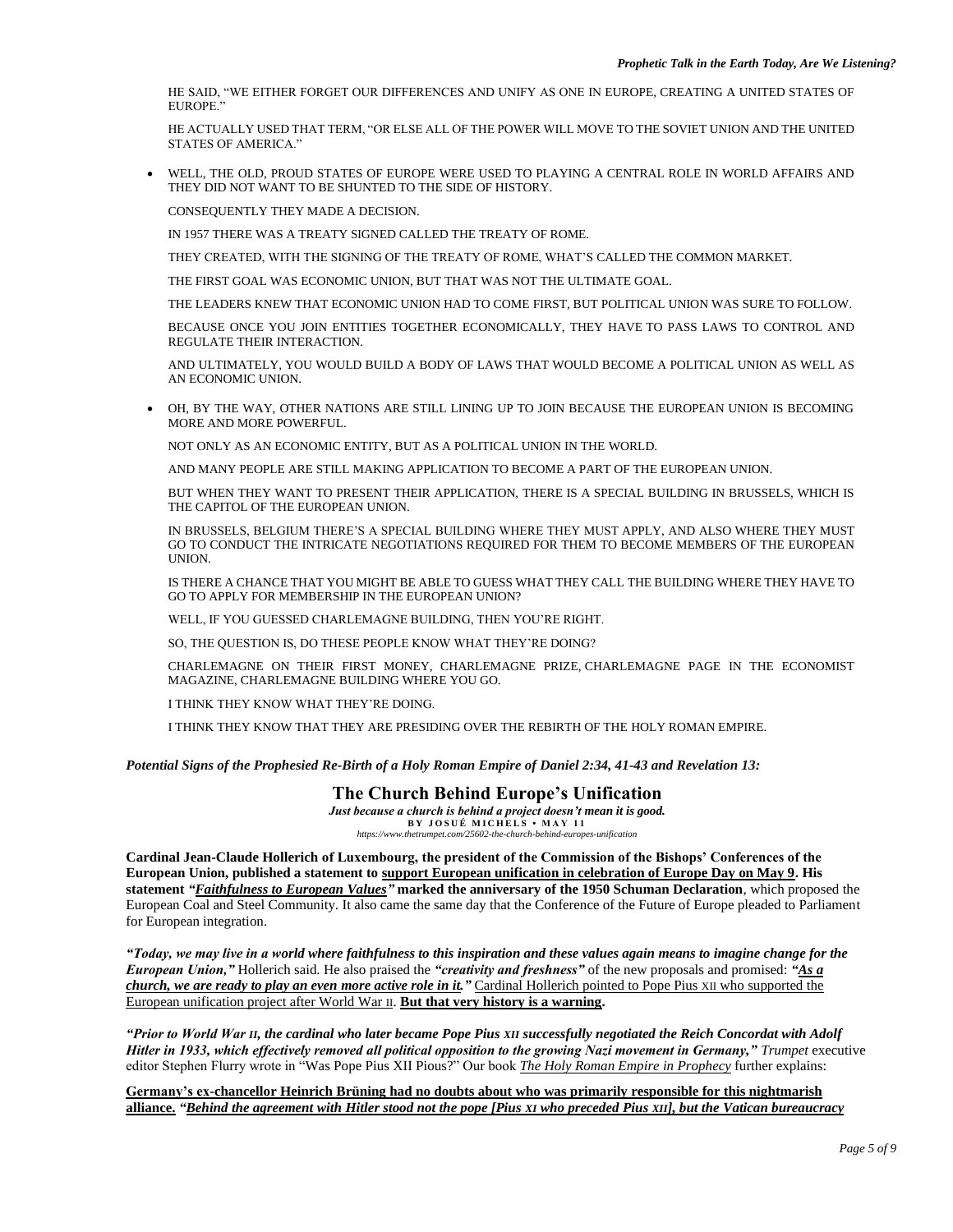### *and its leader,* **Pacelli," Brüning said in 1935.** *"He visualized an authoritarian state and an authoritarian church directed by the Vatican bureaucracy, the two to conclude an eternal league with one another."*

Read that powerful and condemning admission again. And remember, Cardinal Pacelli – *the man former Chancellor Brüning believed was more responsible than anyone else in bringing Hitler to power* – later became Pope Pius XII, the pope during the Second World War!

**Pope Pius XII supported the European unification project while the Vatican enabled many Nazis to escape through the ratlines to Latin America.** (Read "The Ratlines" to learn more about this condemning history.) The fact that Pius XII is still greatly venerated in the Catholic Church and Europe should be alarming.

**Yet many in Europe still see the Catholic Church as the tool to unite Europe. But just because a church is behind a European project doesn't mean it is good. The late Herbert W. Armstrong warned about this for decades.** *"In only one way can this resurrected Holy Roman Empire be brought to fruition – by the 'good offices' of the Vatican, uniting church and state once again, with the Vatican astride and ruling,"* **he wrote. Nations in Europe have united in the so-called Holy Roman Empire throughout history.**

### In *The Holy Roman Empire in Prophecy,* we write:

The keynote prophecy of Herbert W. Armstrong's 55-year ministry was about the seventh and final resurrection of the Holy Roman Empire. As early as the mid-1930s, during the Second World War, and even immediately after the war—when the battlefields of Europe were still smoldering and Germany was a wasteland—Mr. Armstrong warned that Germany would once again emerge as the leader of a united European superpower that would plunge mankind into World War III.

Informed by Bible prophecy and history, Mr. Armstrong explained that while Germany would lead this final resurrection, it would be underpinned by the same religious entity that inspired all the other resurrections. "The politicians cannot [unite Europe] by themselves," he wrote in a co-worker letter on Jan. 23, 1980. "*Only with the collaboration of the pope* can they do it" (emphasis added throughout).

Mr. Armstrong died in 1986 when Germany and Europe were still divided. But today, with Britain out of the EU, Germany is the clear power behind a united European superpower. What's more, the Catholic Church is again ready to be Europe's unifying factor and kingmaker.

The resurrected Holy Roman Empire is prophesied in various biblical passages. Revelation 17 describes a woman riding a "scarlet coloured beast." This symbolizes a political empire controlled by a church. This church was prophesied to have a global influence; this could refer to no other institution than the Catholic Church. (Request a free copy of *Who or What Is the Prophetic Beast?* for more information.)

We are already seeing the beginning of the fulfillment of this prophecy—the end of which will change our world dramatically. Request *The Holy Roman Empire in Prophecy* to understand the spiritual underpinning of Europe and how it will impact our future.

# **Scriptural Context**

### **Daniel 2:34, 41-43**

**<sup>34</sup>** As you looked, a stone was cut out by no human hand, and it struck the **image on its feet of iron and clay**, and broke them in pieces . . .

. . . **<sup>41</sup>** And as you saw the **feet and toes, partly of potter's clay and partly of iron, it shall be a divided kingdom**, but some of the firmness of iron shall be in it, just as you saw **iron mixed with the soft clay**. **<sup>42</sup>** And as **the toes of the feet were partly iron and partly clay**, so **the kingdom shall be partly strong and partly brittle**. **<sup>43</sup>** As you saw the **iron mixed with soft clay, so they will mix with one another in marriage**, but they will not hold together, just as iron does not mix with clay.

### **Revelation 13**

#### *The First Beast*

**<sup>1</sup> And I saw a beast rising out of the sea, with ten horns and seven heads, with ten diadems on its horns and blasphemous names on its heads.** <sup>2</sup> And the beast that I saw was like a leopard; its feet were like a bear's, and its mouth was like a lion's mouth. And to it the dragon gave his power and his throne and great authority. <sup>3</sup>One of its heads seemed to have a mortal wound, but its mortal wound was healed, and the whole earth marveled as they followed the beast. **<sup>4</sup>** And they worshiped the dragon, for he had given his authority to the beast, and they worshiped the beast, saying, "Who is like the beast, and who can fight against it?"

**<sup>5</sup> And the beast was given a mouth uttering haughty and blasphemous words, and it was allowed to exercise authority**  for forty-two months. <sup>6</sup> It opened its mouth to utter blasphemies against God, blaspheming his name and his dwelling, that is, those who dwell in heaven. **<sup>7</sup>** Also it was allowed to make war on the saints and to conquer them. And authority was given it over every tribe and people and language and nation, <sup>8</sup> and all who dwell on earth will worship it, everyone whose name has not been written before the foundation of the world in the book of life of the Lamb who was slain. **9** If anyone has an ear, let him hear: **<sup>10</sup>** If anyone is to be taken captive,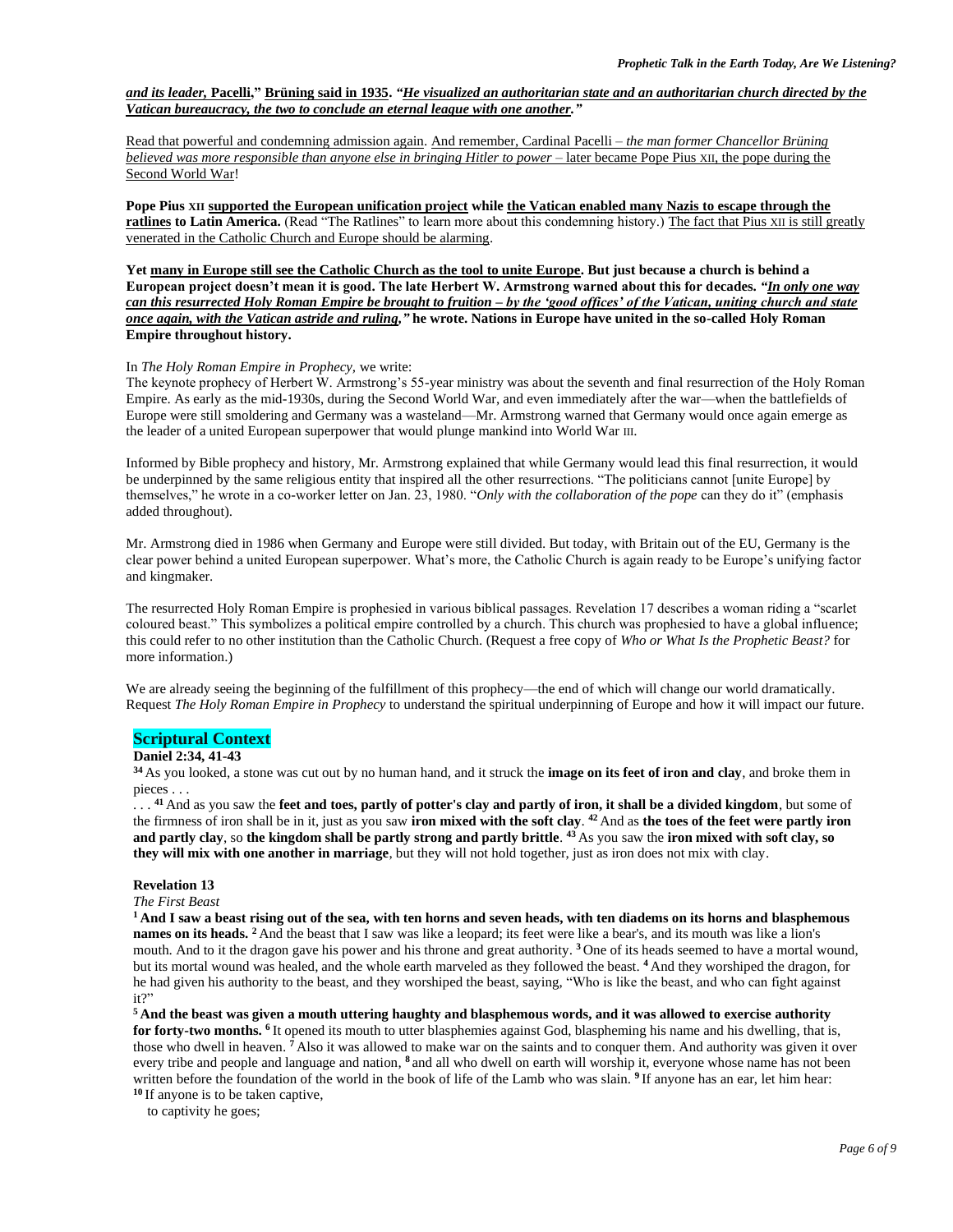if anyone is to be slain with the sword,

with the sword must he be slain.

Here is a call for the endurance and faith of the saints.

*The Second Beast*

**<sup>11</sup> Then I saw another beast rising out of the earth. It had two horns like a lamb and it spoke like a dragon. <sup>12</sup> It exercises all the authority of the first beast in its presence, and makes the earth and its inhabitants worship the first beast,** whose mortal wound was healed. <sup>13</sup> It performs great signs, even making fire come down from heaven to earth in front of people, <sup>14</sup> and by the signs that it is allowed to work in the presence of the beast it deceives those who dwell on earth, telling them to make an image for the beast that was wounded by the sword and yet lived. **<sup>15</sup>** And it was allowed to give breath to the image of the beast, so that the image of the beast might even speak and might cause those who would not worship the image of the beast to be slain. <sup>16</sup> Also it causes all, both small and great, both rich and poor, both free and slave, <sup>[c]</sup> to be marked on the right hand or the forehead, **<sup>17</sup>** so that no one can buy or sell unless he has the mark, that is, the name of the beast or the number of its name. **<sup>18</sup>** This calls for wisdom: let the one who has understanding calculate the number of the beast, for it is the number of a man, and his number is 666.

## *PROPHETIC TALK IN THE EARTH TODAY, ARE WE LISTENING?:*

*Potential Signs of the coming Prophesied 3 rd Temple of Daniel 9:24-27, Ezekiel 41-48, Matthew 24:15, and Revelation 11:*

# **JEWS BEGIN BUILDING THIRD TEMPLE ON ISRAEL INDEPENDENCE DAY**

**BY ADAM ELIYAHU BERKOWITZ | MAY 6, 2022 | JERUSALEM** https://www.israel365news.com/269118/jews-begin-building-third-temple-on-israel-independence-day/

"Go and say to My servant David: Thus said Hashem: Are you the one to build a house for Me to dwell in? *2 Samuel 7:5 (The Israel BibleTM)*

While most Israelis were celebrating Independence Day by having family barbecues, a small group gathered in the Old City of Jerusalem and began chipping away at stones, preparing them to be used to build the prophesied Third Temple.

The event was organized by Rabbi Aryeh Lipo who envisioned it while on his way to the funeral of Rabbi Chaim Kanievsky in March. Lipo ascends to the Temple Mount on a daily basis (when the Israeli police permit Jews to enter) but was deliberating with a friend which was more important: to attend the funeral of a tzaddik (righteous Jew) or to ascend to the Temple Mount.

To honor Rabbi Kanievsky, he and a friend were learning a halachic (Torah law) ruling written by Rabbi Kanievsky in which he stated that the stones for the Temple had to be cut by Jews with the intention of honoring God's name.

"We have a mitzvah (Torah commandment) to build the Temple. This mitzvah is not conditional or time-bound. We have this requirement at all times. So it is a pity that we are not actively engaged in it. Right now, it is politically complicated for us to begin building on the Temple Mount but that does not exempt us from this mitzvah."

Rabbi Lipo realized that it was possible to begin to actually perform this mitzvah by preparing the stones that will be used to build the Third Temple. He explained that Rabbi Moses ben Maimon, the medieval Torah authority known as Maimonides or by the acronym Rambam, taught that the stones for the Temple building were cut outside of the Temple Mount and transported to the Temple Mount. Once on the Temple Mount, it was forbidden to use iron tools to form the stones. It was, of course, forbidden to use iron tools at any stage to form the stones for the altar.

As an aside, Rabbi Lipo has already begun collecting stones for the altar. Rabbi Lipo cited Rabbi Tzvi Yehudah Kook who, in 1937, wrote an article relating to Ezekiel's vision of the Jews' return to Zion:

And I will give you a new heart and put a new spirit into you: I will remove the heart of stone from your body and give you a heart of flesh; Ezekiel 36:26

"There are hearts and there are hearts," Rabbi Kook wrote. "There are human hearts, and there are hearts of stone. There are stones and there are stones. There are silent stones, and there are stones which are hearts. These stones, remnants of our dwelling on high, "retain their holiness even in desolation" (*Megillah* 3:3), for "the Shekhinah has never left the Western Wall" (*Tanhuma Shemot* 10)…. These stones are our hearts!"

In order to perform the mitzvah properly, Rabbi Lipo had to consult with several rabbis who were expert in issues concerning the Temple. Because of its politically sensitive nature, an aspect some rabbis consider when ruling about the Tempe Mount and Third Temple, there are normally vastly divergent views regarding such issues.

"All of the rabbis we consulted agreed that we should begin preparing the stones," Lipo said "This wasn't just a physical action to produce dressed stones. We had to be very careful about our intentions. Of course, this was not a political statement. The intention was to unify the Jews and all of the world in making God One and His Name One."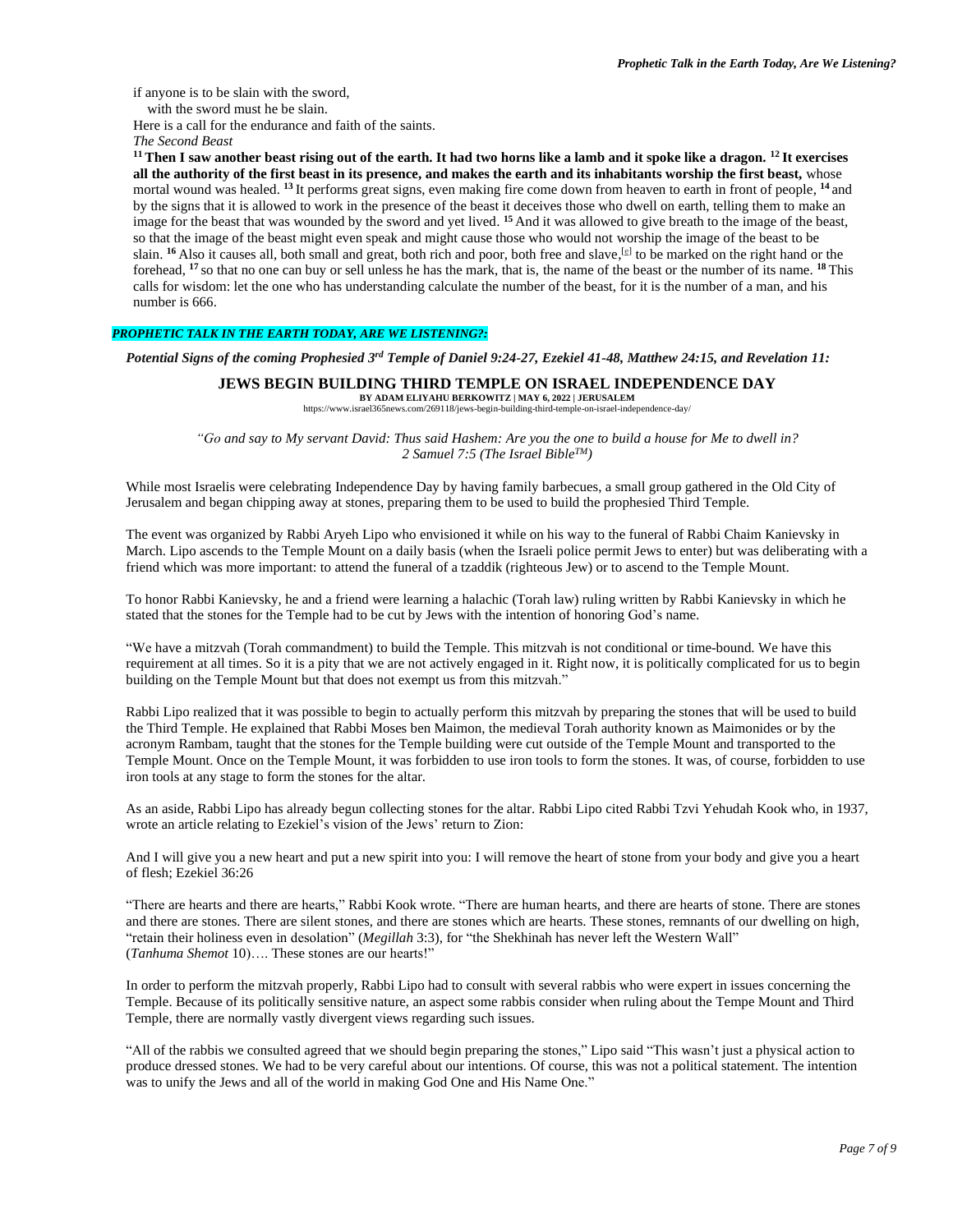It was for this reason that they chose to begin forming the stones for the Third Temple on Yom Haatzmaut, Israel's Independence Day. Rabbi Lipo cited commentaries that explained that when God appeared to Moses at the burning bush, He told Moses that the reason for bringing the Jews out was in order to serve Him in Jerusalem:

And He said, "I will be with you; that shall be your sign that it was I who sent you. And when you have freed the people from Egypt, you shall worship *Hashem* at this mountain." Exodus 3:12

"The unifying identity of the Jewish people is expressed in the Temple in Jerusalem," Rabbi Lipo explained. "On this day, 74 years ago, Israel became a state but the essence of the nation is the Temple in Jerusalem."

Most quarries in Israel are operated by Arabs and they preferred not to use stones from those locations. They collected 23 sizable stones from a field near the community of Eish Kodesh (holy fire) in Samaria. A contractor from Judea transported the stones to an area near the Hurva Synagogue in the Old City. Lipo's mother, who was born with the State of Israel 74 years ago, took part, enthusiastically helping to chip away at the stones.

Lipo plans on holding more events of this type to prepare more stones for the Third Temple.

Joshua Wander took part in the event. While cutting the stones, Wander wore tefillin (phylacteries) and had his sidearm ready, personifying the prophecy of Nehemiah:

As for the builders, each had his sword girded at his side as he was building. The trumpeter stood beside me. Nehemiah 4:12

"This was an important act unto itself and a message to the nation as well as to the world, but it was also message to Hashem that we were not just sitting around waiting for the Messiah," Wander told Israel365 News. "We had the intention to show that we are actively working to bring the Third Temple, as prophesied and as commanded."

The current situation in which Israel is a beautifully developed country while the Temple Mount is under the control of the Palestinians is similar to the situation described by the Prophet Haggai:

Is it a time for you to dwell in your paneled houses, while this House is lying in ruins? Haggai 1:4

*The Israel Bible* explained a message that is equally relevant today:

Addressing the Jews who returned to the Land of Israel after seventy years of Babylonian exile, *Chagai's* mission is to motivate them to resume construction of the second Temple. He begins by challenging them to reflect on their priorities, and to consider what is more important: Their comfort, or God's? While they dwell in paneled houses, *Hashem*'s house lies in ruins. The Hebrew term for 'paneled' is *sefunim* (ספונים(. According to some, the panels were made out of cedar wood, imported from Lebanon. *Chagai* is accusing the people of not learning from King *David*, who said to the prophet *Natan*, "Here I am dwelling in a house of cedar, while the *Aron* of *Hashem* abides in a tent!" (II Samuel 7). *David* longed to overcome that disparity and build the first *Beit Hamikdash*, while the Israelites in *Chagai's* time are unconcerned. *Chagai* tries to break their complacency. The stones are being stored for their intended purpose.

# **Scriptural Context**

### **Daniel 9:24-27**

### *The Seventy Weeks*

**<sup>24</sup>** "Seventy weeks are decreed about your people and your holy city, to finish the transgression, to put an end to sin, and to atone for iniquity, to bring in everlasting righteousness, to seal both vision and prophet, and to anoint a most holy place. **<sup>25</sup>** Know therefore and understand that from the going out of the word **to restore and build Jerusalem** to the coming of an anointed one, a prince, there shall be seven weeks. Then for sixty-two weeks it shall be built again with squares and moat, but in a troubled time. <sup>26</sup> And after the sixty-two weeks, an anointed one shall be cut off and shall have nothing. And the people of the prince who is to come shall **destroy the city and the sanctuary**. Its end shall come with a flood, and to the end there shall be war. Desolations are decreed. <sup>27</sup> And he shall make a strong covenant with many for one week, and for half of the week he shall put **an end to sacrifice and offering**. And **on the wing of abominations shall come one who makes desolate**, until the decreed end is poured out on the desolator."

### **Ezekiel 40**

#### *Vision of the New Temple*

**2 In visions of God he brought me to the land of Israel, and set me down on a very high mountain, on which was a structure like a city to the south. <sup>3</sup>** When he brought me there, behold, there was a man whose appearance was like bronze, with a linen cord and a measuring reed in his hand. And he was standing in the gateway. <sup>4</sup> And the man said to me, "Son of man, look with your eyes, and hear with your ears, and set your heart upon all that I shall show you, **for you were brought here in order that I might show it to you.** Declare all that you see to the house of Israel" . . . **43** . . . **<sup>4</sup> As the glory of the LORD entered the temple** by the gate facing east, **<sup>5</sup>** the Spirit lifted me up and brought me into the inner court; and behold, **the glory of the LORD filled the temple**. **<sup>6</sup>** While the man was standing beside me, I heard one speaking to me out of the temple, **<sup>7</sup>** and he said to me, *"Son of man, this is the place of my throne and the place of the soles of my feet, where I will dwell in the midst of the people of Israel forever.*